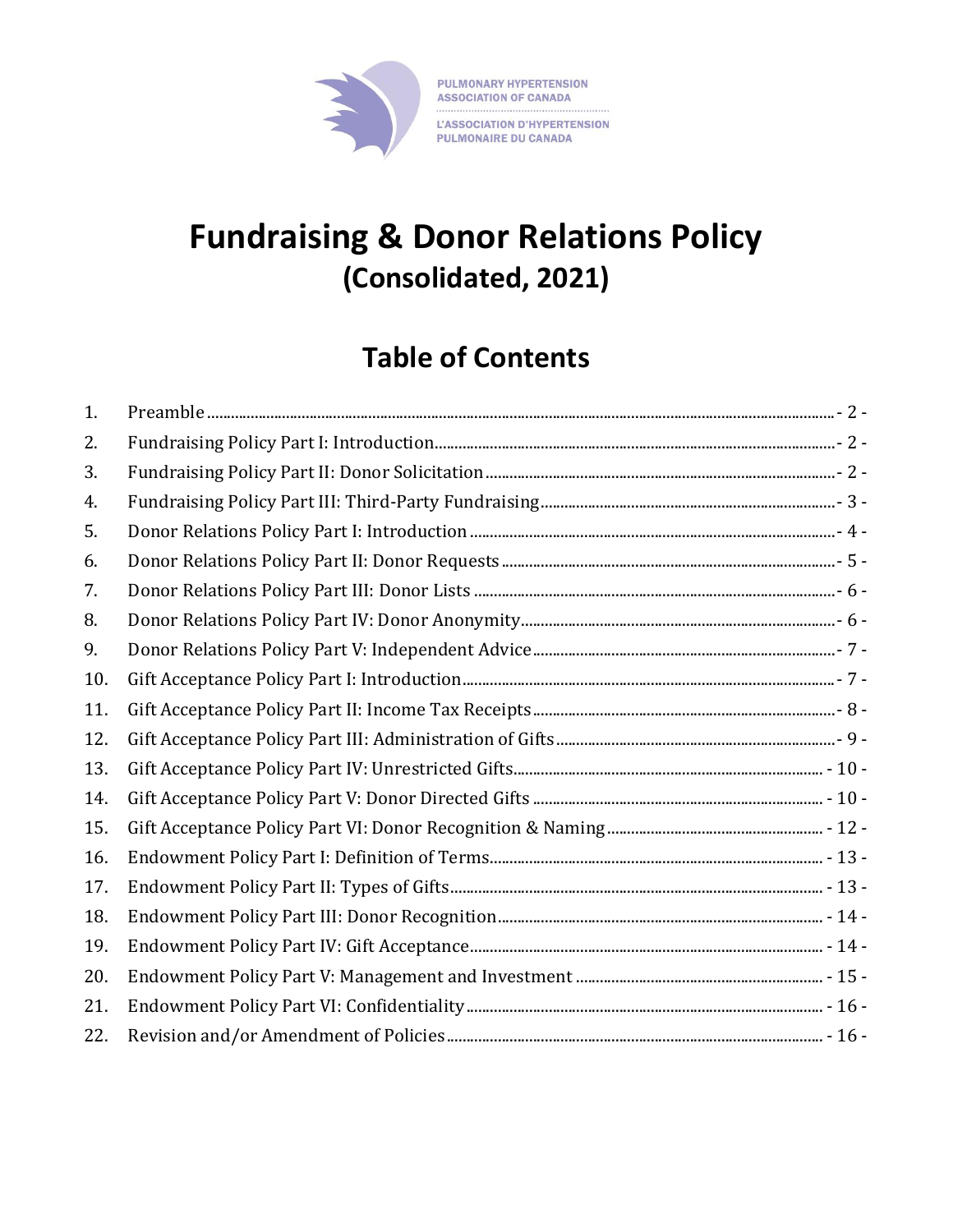

## <span id="page-1-0"></span>**1. Preamble**

1.1 PHA Canada welcomes and gratefully receives gifts of many kinds that support its vision and mission. The purpose of this consolidated policy to guide donors (including prospective donors) and PHA Canada in their shared commitment to improving the lives of Canadians affected by pulmonary hypertension. PHA Canada reserves the right to modify the Consolidated Fundraising and Donor Relations Policies at its discretion from time to time.

## <span id="page-1-1"></span>**2. Fundraising Policy Part I: Introduction**

- 2.1 PHA Canada is a registered charity that engages in fundraising activities and welcomes gifts from individuals, corporations, foundations, associations, and other donors to support its mandate, vision, and mission.
- 2.2 Fundraising activities are informed by PHA Canada's strategic and operational plans and are carried out in accordance with PHA Canada's internal policies and professional standards for fundraising ethics (i.e., as set by the Association of Fundraising Professionals). Fundraising will always be conducted in a manner that is respectful of donors and the PH community.

## <span id="page-1-2"></span>**3. Fundraising Policy Part II: Donor Solicitation**

- 3.1 Fundraising solicitations on behalf of PHA Canada will be truthful and must accurately describe the intended use of the solicited funds.
- 3.2 Any person or organization soliciting funds on behalf of PHA Canada shall:

(a) Adhere to all PHA Canada's applicable internal policies;

(b) Act with fairness, integrity, and in accordance with all applicable laws, professional codes of conduct, and standards of practice;

- (c) Cease solicitation of a prospective donor who identifies the solicitation as unwelcomed;
- (d) Immediately disclose to PHA Canada any actual or perceived conflict of interest; and

(e) Not accept donations for purposes that are inconsistent with PHA Canada's objects, as approved by Industry Canada. The objects of the Corporation are:

(a) To undertake public education, family support services, publication, and dissemination of information about pulmonary hypertension, and to coordinate medical care and social services for persons suffering from pulmonary hypertension or the incidence therefrom.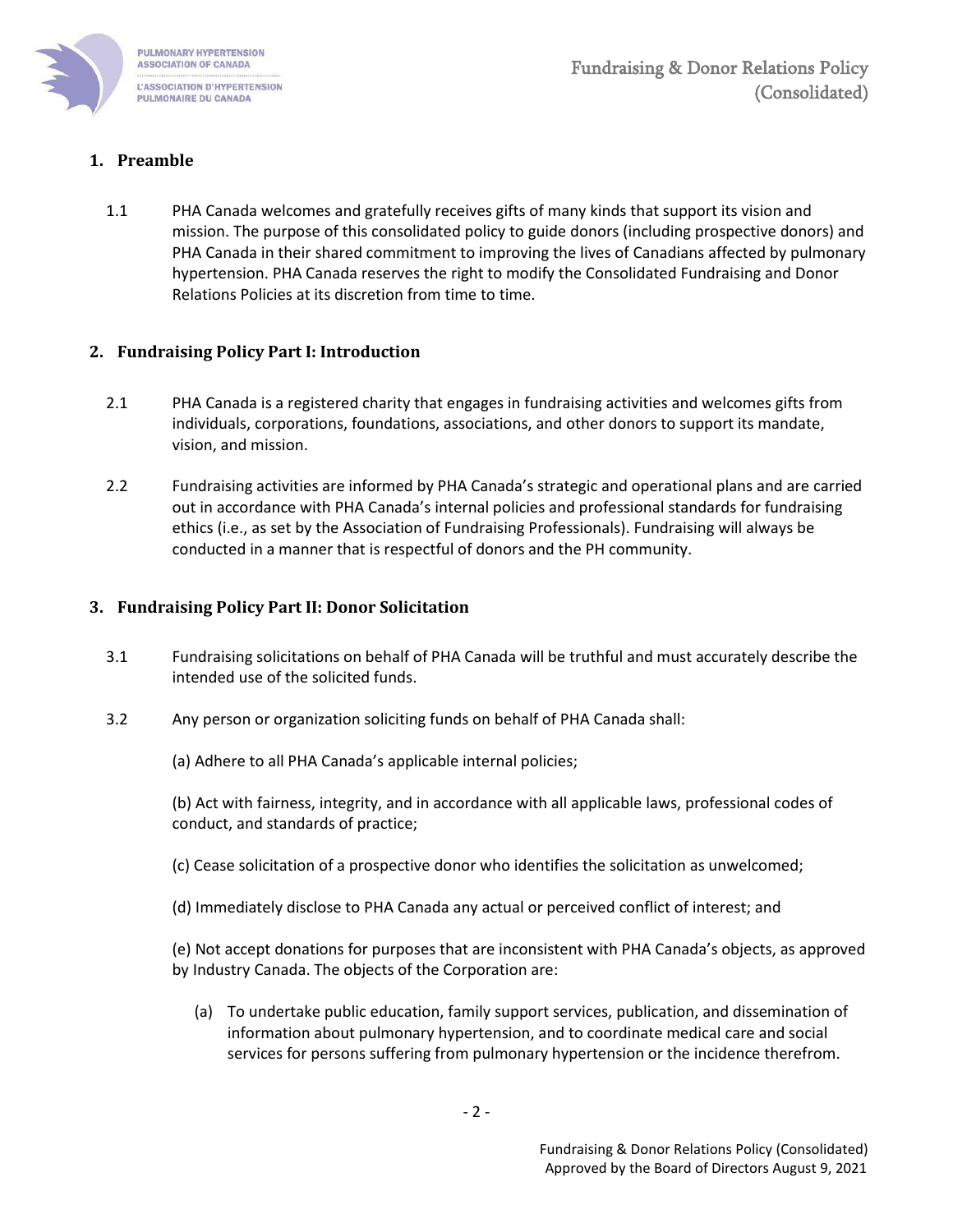

- (b) To promote and provide funds for research into the cause, control, and cure of pulmonary hypertension and the incidence therefrom.
- 3.3 PHA Canada will not pay finders' fees, commissions, or other payments to anyone based on either the number of gifts received, or the value of funds raised.
- 3.4 All fundraising solicitations by or on behalf of PHA Canada will disclose PHA Canada's name and the purpose for which funds are requested. In the case of printed and electronic solicitations, the contact details of PHA Canada shall be contained therein.

## <span id="page-2-0"></span>**4. Fundraising Policy Part III: Third-Party Fundraising**

- 4.1 The purpose of this policy is to provide third-party fundraisers and PHA Canada with clear guidelines in relation to the organization and promotion of third-party events. Third-party fundraisers are events voluntarily organized and led by independent individuals, groups, or organizations for the purposes of raising funds for the benefit of, or on behalf of, PHA Canada.
- 4.2 All third-party event organizers are encouraged to contact PHA Canada early in their planning to discuss their ideas, and to seek guidance and support from PHA Canada staff.
- 4.3 Third-party fundraising events in support of PHA Canada must reflect PHA Canada's mission, vision, and values (see [https://phacanada.ca/About-Us/Our-Mission-and-Vision\)](https://phacanada.ca/About-Us/Our-Mission-and-Vision). PHA Canada reserves the right to decline to support any fundraising proposal that it deems not aligned with our values or established policies and procedures. This includes the right to approve any co-beneficiaries of a planned event.
- 4.4 All third-party event organizers will receive a copy of PHA Canada's *Independent Community Event Fundraising Tool Kit*.
- 4.5 The third-party event organizer is responsible for all vendor agreements, contracts, insurance, and necessary permits related to the event.
- 4.6 PHA Canada will not assume any legal or financial liability for a third-party fundraising event.
- 4.7 Third-party fundraising events must be financially self-sustaining without financial contribution from, or risk to, PHA Canada.
- 4.8 Third-party event organizers must transparently and truthfully state the portion of the event proceeds that will be donated to PHA Canada in all advertising and promotions, and in all contact with donors, sponsors, participants, and volunteers.
- 4.9 PHA Canada will only accept the net proceeds from a third-party fundraising event. All third-party fundraising event expenses remain the responsibility of the third-party event organizer and must be paid from the net proceeds donated to PHA Canada. Exceptions may be made on a case-by-case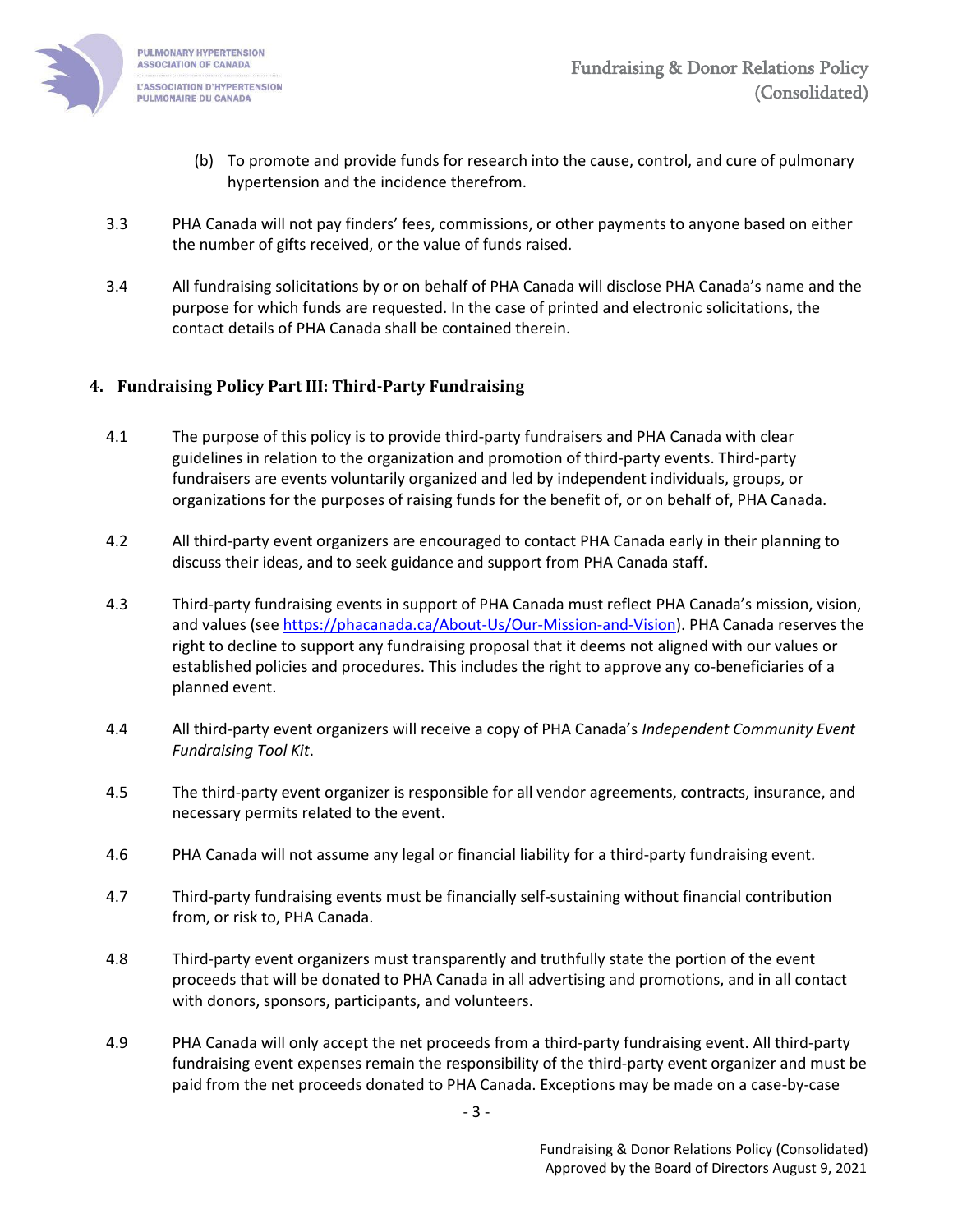

basis for select events where PHA Canada collects all event revenues on behalf of the third-party event organizer.

- 4.10 Refunds or reimbursements will not be available after proceeds are donated to PHA Canada.
- 4.11 PHA Canada cannot accept responsibility as an organizer or sponsor of any third-party fundraising event. As such, PHA Canada should be portrayed as a beneficiary on all event materials by thirdparty organizers.
- 4.12 Any use of PHA Canada's name and logo in association with a third-party fundraiser must be preauthorized by PHA Canada. All event materials (i.e., posters, invitations, tickets, signage, advertisements, etc.) containing PHA Canada's name and/or logo must be approved by PHA Canada prior to printing and/or distribution.
- 4.13 PHA Canada may assist with advertising and promoting third party fundraisers on a case-by-case basis depending on available staff and financial resources. This may include such assistance as providing access to PHA Canada's online ticketing and donation platforms, designing promotional materials (i.e., posters, postcards, donation cards, etc.), and advertising events through our website, newsletters, or social media channels. See PHA Canada's *Independent Community Event Fundraising Tool Kit* for further details.
- 4.14 PHA Canada will accept and administer gifts and issue income tax receipts in accordance with its Gift Acceptance Policy (see policies #10-15). Gifts that do not meet CRA regulations will not be tax receipted.

## <span id="page-3-0"></span>**5. Donor Relations Policy Part I: Introduction**

- 5.1 "Donors" and "prospective donors" are together referred to herein as "donors".
- 5.2 This policy applies to all forms of donor entities including individuals, estates, corporations, and foundations.
- 5.3 Donors are entitled to receive a receipt for income tax purposes for their donation of \$20.00 or more, except for pledge donations for walks and runs, in which case tax receipts will be issued for donations of \$10.00 or more.
- 5.4 Donors of non-monetary eligible gifts (as defined by the Canada Revenue Agency) are entitled to receive an official receipt that reflects the fair market value of their gift to PHA Canada.
- 5.5 Donors are entitled to receive the following information, promptly upon request:

(a) To know whether an individual soliciting funds on behalf of PHA Canada is a volunteer, an employee, or a hired solicitor.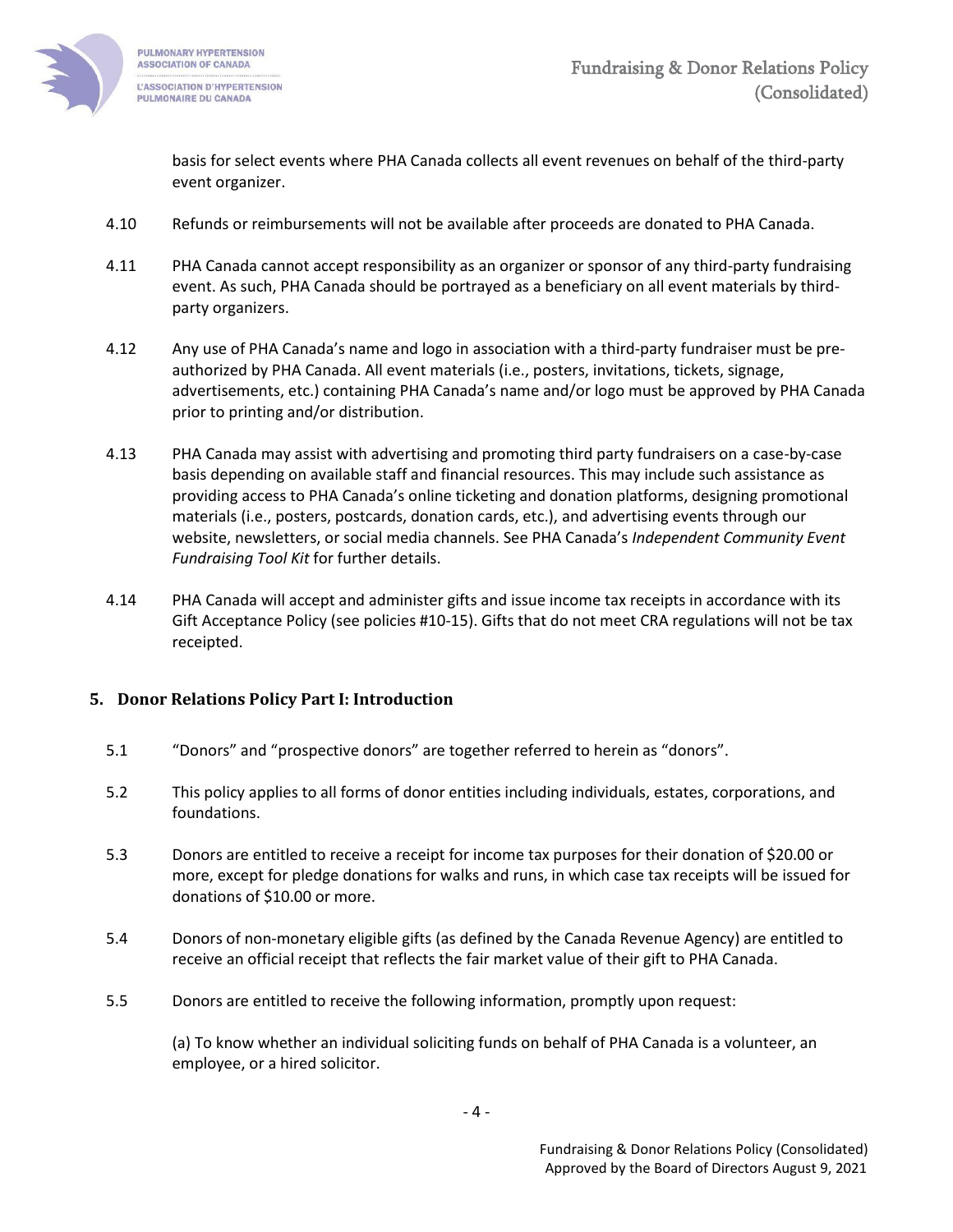

(b) A copy of PHA Canada's most recent approved audited financial statements; available online at <https://phacanada.ca/accountability> or in print by request.

(c) PHA Canada's charitable registration number (872050224RR0001) as assigned by the Canada Revenue Agency; available online at<https://phacanada.ca/accountability>

(d) Any information contained in the public portion of PHA Canada's most recent T3010 form as submitted to the Canada Revenue Agency; available online at [https://apps.cra](https://apps.cra-arc.gc.ca/ebci/hacc/srch/pub/bscSrch)[arc.gc.ca/ebci/hacc/srch/pub/bscSrch](https://apps.cra-arc.gc.ca/ebci/hacc/srch/pub/bscSrch)

(e) A list of the names of the Directors of PHA Canada; available online at <https://phacanada.ca/About-Us/Who-We-Are/Board-of-Directors>

(f) A copy of this *Consolidated Fundraising and Donor Relations Policy*; available online at <https://phacanada.ca/accountability> or in print by request.

- 5.6 PHA Canada will respond promptly to any complaint by a donor (see Complaints Policy available online a[t https://phacanada.ca/accountability\)](https://phacanada.ca/accountability). Complaints can be submitted directly to PHA Canada staff or online at<https://phacanada.ca/About-Us/Accountability/Complaint-Form>
- 5.7 The privacy of donors will be respected in accordance with PHA Canada's Privacy Policy (available online a[t https://phacanada.ca/Privacy-Policy\)](https://phacanada.ca/Privacy-Policy). Any donor records maintained by PHA Canada will be kept strictly confidential. Donors have the right to see their own donor record upon request and to challenge its accuracy. A donor's request to remain anonymous will always be respected.
- 5.8 Donors will be treated with respect and every effort will be made to honour their requests to limit the frequency of solicitations or methods of solicitation. Donor solicitation will occur in accordance with PHA Canada's policies on donor requests (see policy #6) and existing privacy laws.
- 5.9 PHA Canada shall report to donors on its finances and activities on a regular basis and at minimum once a year through the publication of an annual report containing a summary of the audited financial statements.

## <span id="page-4-0"></span>**6. Donor Relations Policy Part II: Donor Requests**

6.1 *Print Material Request:* Donors are entitled and encouraged to request printed material about PHA Canada to familiarize themselves with our objectives and the PH community. Requests for printed materials can be made by email [\(donate@phacanada.ca\)](mailto:donate@phacanada.ca), phone, or regular mail. Upon receipt of the request, PHA Canada will dispatch the requested materials within four business, unless a copy of the specified material is not available. If the requested material is unavailable, the donor will be notified and the requested materials will be provided to the donor when available. Many printed materials may also be downloaded from our website at [https://phacanada.ca/Living-with-](https://phacanada.ca/Living-with-PH/Resources)[PH/Resources.](https://phacanada.ca/Living-with-PH/Resources)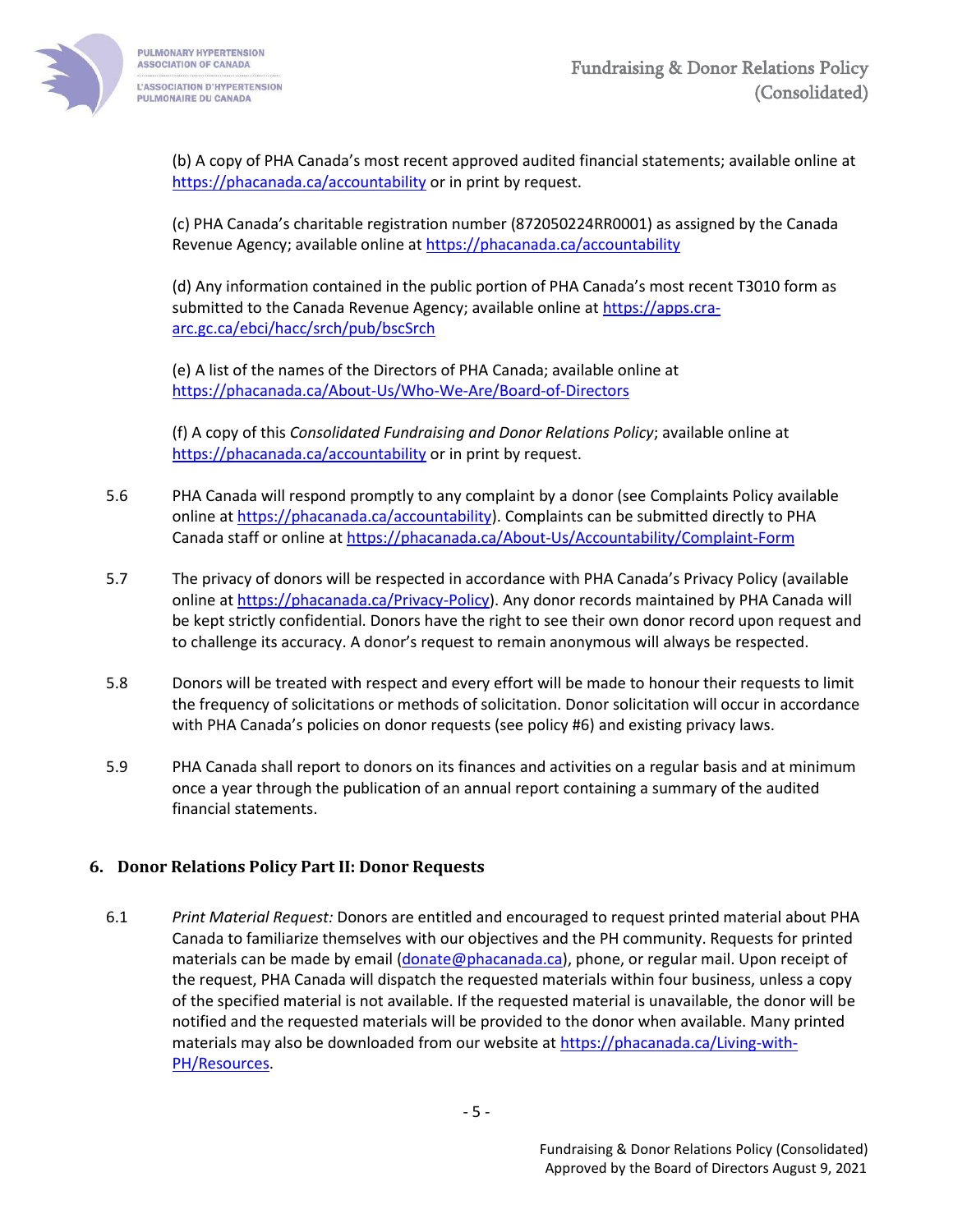

- 6.2 *Annual Contact Request:* Donors have the option of being placed on a "once-a-year" mailing list, which grants PHA Canada permission to contact them only once per year. Donors may submit their request to be contacted annually by email [\(donate@phacanada.ca\)](mailto:donate@phacanada.ca), phone, or regular mail. PHA Canada will acknowledge receipt of the request within three business days of receipt.
- 6.3 *Specific Means Request:* Donors may request to be contacted through a particular means of communication (i.e., email, telephone, or mail). Donors may also specify means through which they prefer not to be contacted. Donors may submit a request to be contacted by specific means by email [\(donate@phacanada.ca\)](mailto:donate@phacanada.ca), phone, or regular mail. PHA Canada will acknowledge receipt of the request within three business days of receipt.
- 6.4 *Cease Contact Request:* Donors may request to be permanently removed from PHA Canada's contact lists by email [\(donate@phacanada.ca\)](mailto:donate@phacanada.ca), phone, or regular mail. PHA Canada will acknowledge receipt of the request within three business days of receipt.

## <span id="page-5-0"></span>**7. Donor Relations Policy Part III: Donor Lists**

7.1 PHA Canada does not sell, rent, exchange, or otherwise share its donor lists unless required by law to do so. Donor information is held in strict confidence and maintained for the purposes of processing donations and updating donors on the activities and achievements of PHA Canada and the community it serves.

## <span id="page-5-1"></span>**8. Donor Relations Policy Part IV: Donor Anonymity**

- 8.1 PHA Canada respects a donor's right to anonymity, with respect to being publicly identified as a supporter of the organization and/or having the amount of their contribution publicly disclosed. PHA Canada maintains a record of each donation as required by the Canada Revenue Agency. Access to those records is restricted to staff and limited third parties (i.e., external auditor).
- 8.2 Donors may indicate at the time of their gift if they wish their charitable donation to be considered anonymous. Where a donor has given more than one donation, they may request that any or all donations be considered anonymous. In such instances, requests will be recorded and strictly adhered to by PHA Canada and its representatives.
- 8.3 If a donor wishes to revoke their request for anonymity, their revocation must be requested in writing before any changes will be made concerning the anonymity of their charitable gift(s).
- 8.4 While donor anonymity will be respected to the greatest degree possible, there may be circumstances where PHA Canada is required by law to disclose the name of one or more of its donors and the nature and value of their gifts. In circumstances where the source or size of a donation may be perceived as affecting the independence of the organization, PHA Canada may negotiate the terms of public disclosure with the affected donor.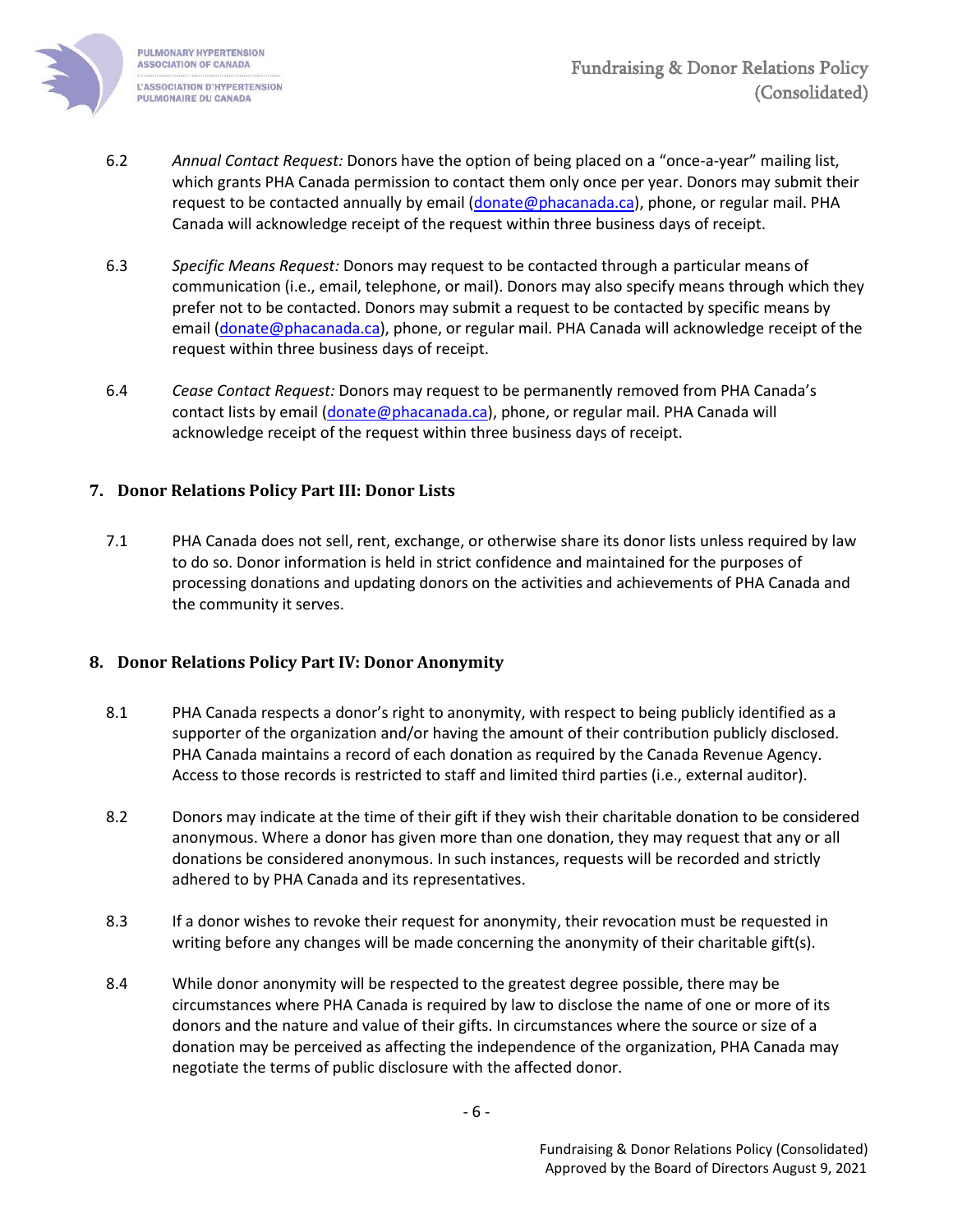

## <span id="page-6-0"></span>**9. Donor Relations Policy Part V: Independent Advice**

- 9.1 PHA Canada cannot and does not provide any legal, accounting, tax, financial, or other advice to donors with respect to gifts made to PHA Canada. PHA Canada will not suggest or endorse a third party as a source of professional advice. Donors are encouraged to discuss proposed gifts with an independent professional advisor of their choice and at their own expense to ensure the donor receives a full and accurate explanation of all implications of the proposed gift.
- 9.2 In circumstances where the proposed gift is an estate/planned gift and/or PHA Canada has reason to believe that a proposed gift might significantly affect the donor's financial position, taxable income, or relationship with family members, donors will be requested to provide acknowledgement that:

(a) The donor has obtained or has waived their/its right to obtain independent professional advice; and

(b) PHA Canada is released from any liability that may arise in relation to the making of the gift.

9.3 To comply with Canada Revenue Agency statutes and regulations, donors may be required to obtain, at their own expense, professional valuations for certain classifications of gifts including: gifts-in-kind, deferred gifts, and gifts of securities in privately held corporations.

#### <span id="page-6-1"></span>**10. Gift Acceptance Policy Part I: Introduction**

- 10.1 PHA Canada does not provide any legal, accounting, tax, financial, or other advice to donors with respect to gifts to PHA Canada (see policy #9). Donors are encouraged to discuss proposed gifts with an independent professional advisor of the donor's choice and at their own expense.
- 10.2 PHA Canada's Executive Director may accept any gift from any donor up to a maximum amount of \$50,000. Single gift amounts exceeding this shall be accepted and approved by a motion of the Board of Directors. In situations of any uncertainty regarding the origins or potential ethical issues related to acceptance of a gift, the Executive Director share consult with the Board of Directors and other appropriate professional advisors.
- 10.3 PHA Canada will seek legal counsel with respect to accepting large sum donations or planned endowments, particularly those with restrictions, as well as when issues surrounding the legality and/or ethics of accepting a gift arise.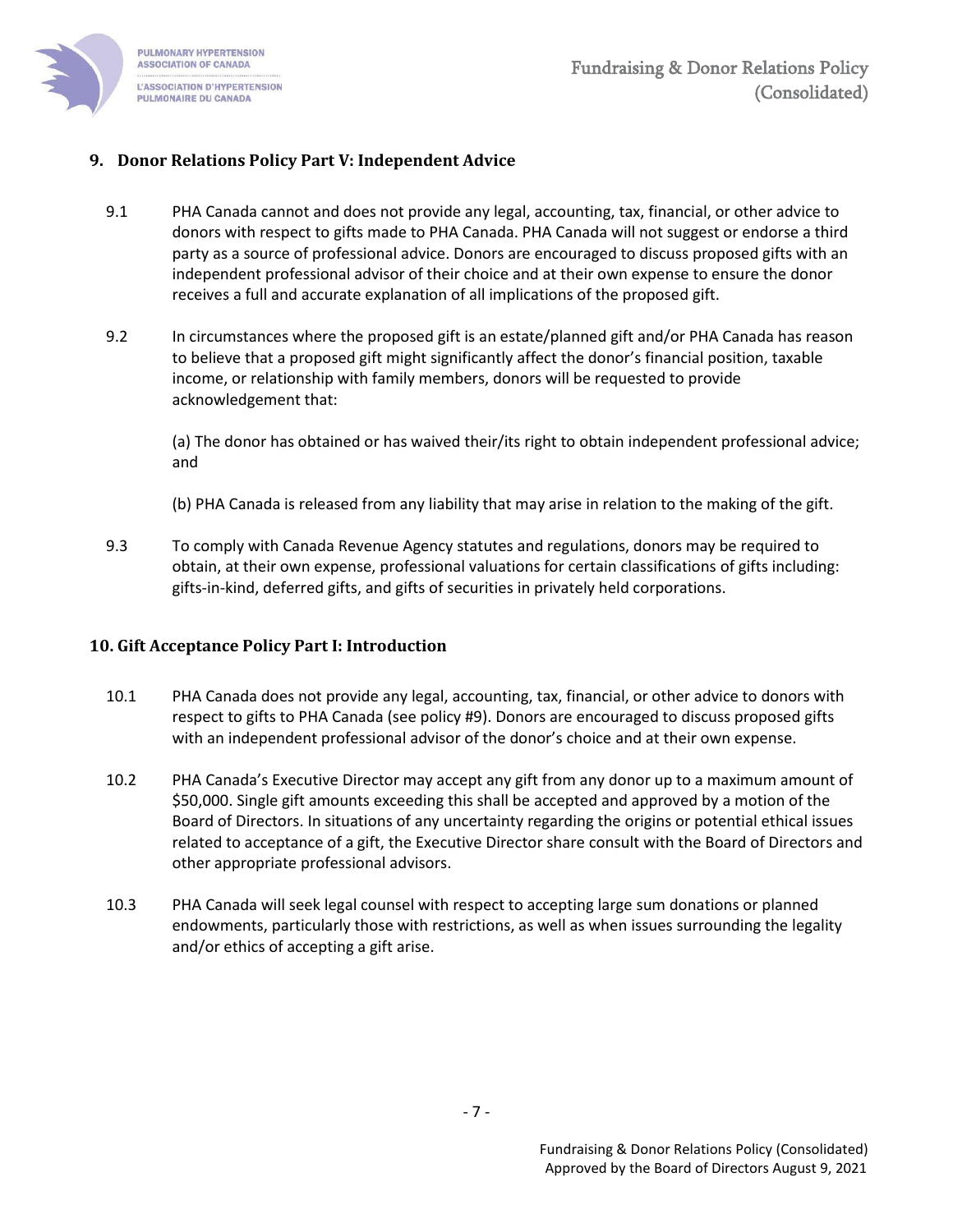

## <span id="page-7-0"></span>**11. Gift Acceptance Policy Part II: Income Tax Receipts**

- 11.1 PHA Canada must adhere to all provisions outlined in the Income Tax Act with regards to gifts to non-profit organizations, including issuing income tax receipts. As such, official income tax receipts will be issued for the following gifts:
	- a. Monetary donations from identified individuals or organizations.
	- b. Monthly or other regularly scheduled donations from identified individuals or organizations. One official tax receipt will be issued at the end of the year for all regularly scheduled donations made within that calendar year.
	- c. The donation portion of the ticket price for a fundraising event. Note: The Canada Revenue Agency allows receipts for the ticket price less the value (benefit) received by the donor, up to a maximum of 40% of the ticket price.
	- d. In-kind donations of services processed through a cheque exchange.
	- e. In-kind donations less than \$1,000. In-kind donations greater than \$1,000 may be subject to appraisal by a qualified third-party appraiser if no invoice is available.
	- f. Bequests from estates
	- g. Gifts related to life insurance:

An amount equal to the premiums paid for life insurance policies where:

- The policy ownership is transferred to PHA Canada and PHA Canada is designated as the beneficiary.
- PHA Canada is designated as the irrevocable beneficiary of a policy owned by a third party.

An amount equal to the Fair Market Value of the life insurance policy calculated as:

- The cash value of the life insurance policy on the date of the transfer.
- The Fair Market Value of the policy as determined by an actuarial valuation on the date of the transfer.
- h. Gifts of publicly traded securities.
- i. Flow-through public company shares at Fair Market Value.
- j. Auction bids over 120 per cent of the stated fair market (retail) value will result in an income tax receipt for the full difference between the successful bid price and the stated fair market value.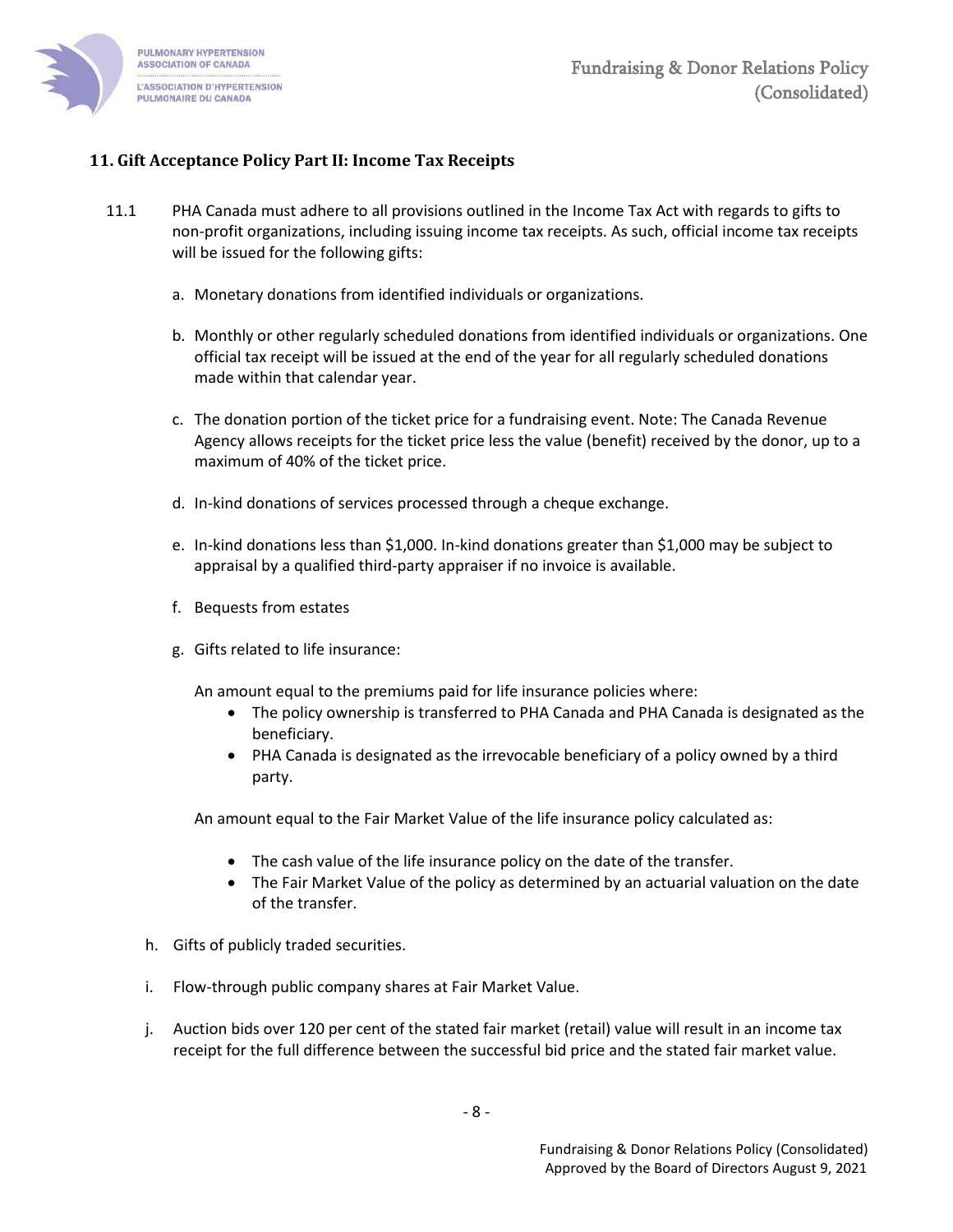

- k. A donation of inventory if an appropriate invoice is provided.
- 11.2 Official receipts will be issued by PHA Canada office upon receipt of:
	- (a) The full donation amount,
	- (b) Full name, phone number, and address of the donor/organization, and
	- (c) Complete supporting documentation (as required).
- 11.3 Official receipts for income tax purposes for amounts less than \$20.00 will only be issued upon request.
- 11.4 Acknowledgement letters (and acknowledgement receipts, upon request and if applicable) will be issued for the following:

(a) Amounts received by coin or loose collection where it is impossible to identify the amounts contributed by a particular donor.

- (b) Donations transferred from other non-profit organizations.
- (c) Funds provided as sponsorship support for a fundraising event.
- (d) Donation of services.
- (e) Donated items for which the Fair Market Value cannot be determined.
- 11.5 Income tax receipts will not be issued, nor will acknowledgement letters be sent, for:
	- (a) Purchase of merchandise from PHA Canada.
	- (b) Purchase of auction items.
	- (c) Purchase of raffle tickets.

#### <span id="page-8-0"></span>**12. Gift Acceptance Policy Part III: Administration of Gifts**

12.1 PHA Canada promptly processes all gifts received. Gifts received online automatically receive a thank you email, followed by a tax receipt (when appropriate) when credit card funds have been authorized. Gifts received by the head office (i.e., cash, cheques, credit card transactions processed by phone, etc.) are processed within 1-2 weeks; tax receipts (where appropriate) and thank you letters are sent once payment has cleared PHA Canada's bank account. Gifts are entered into our secured database and information on gifts received (donor name and amount) is entered into our accounting system.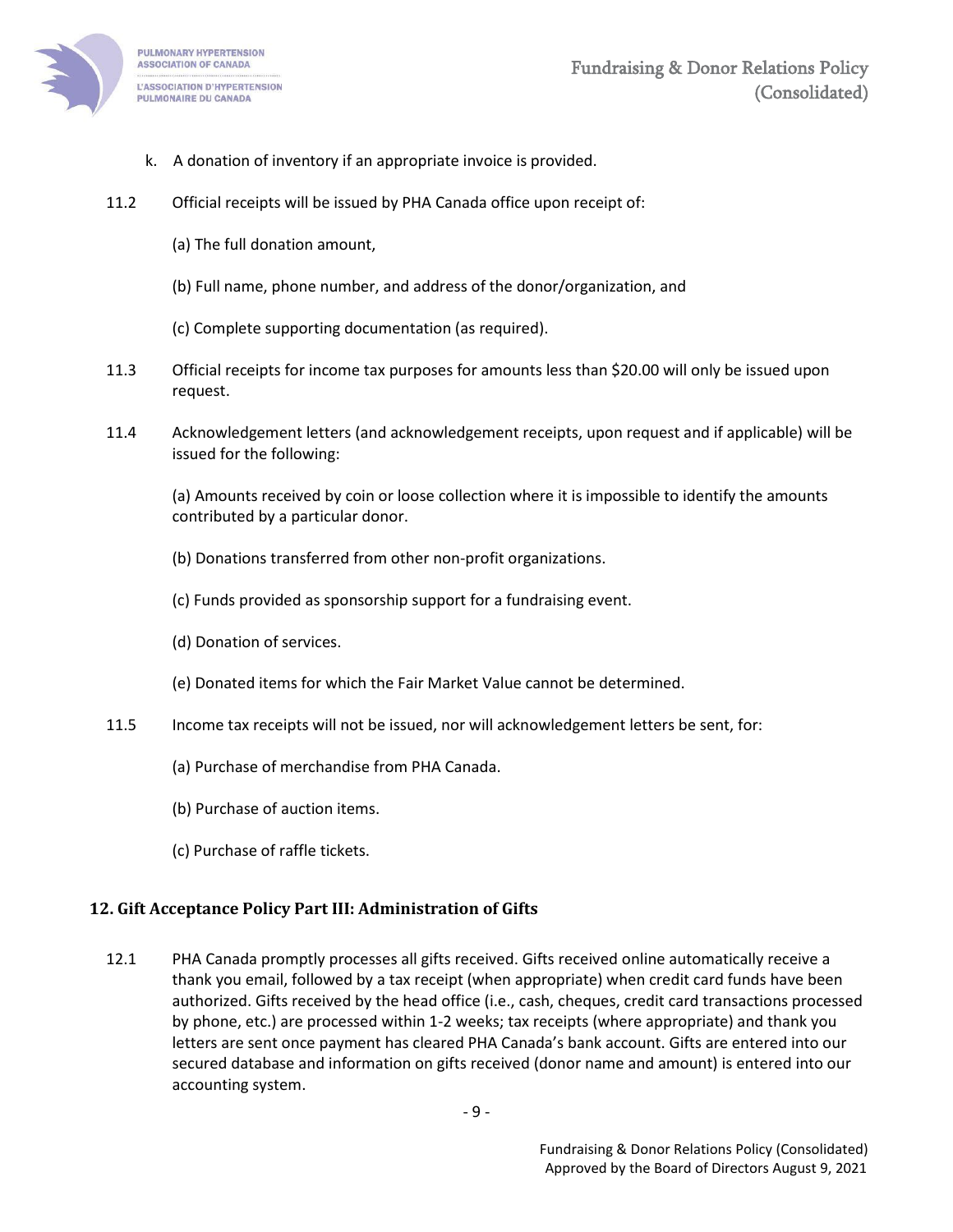

## <span id="page-9-0"></span>**13. Gift Acceptance Policy Part IV: Unrestricted Gifts**

- 13.1 Unrestricted gifts made to PHA Canada will be used to support the following areas in accordance with PHA Canada's vision, mission, values, and strategic plan:
	- (a) Resources for support programs for patients and caregivers
	- (b) Website and social media to educate and connect community members
	- (c) Educational printed materials (i.e., brochures, resources, semi-annual magazine, etc.)
	- (d) Local support group assistance
	- (e) Educational events (i.e., in person and virtual conferences, symposia, webinars, etc.)
	- (f) Educational scholarships to help members of the community attend PH-related events
	- (g) Advocacy and government relations on behalf of the PH community
	- (h) Media relations and other awareness campaigns to educate others about PH

#### <span id="page-9-1"></span>**14. Gift Acceptance Policy Part V: Donor Directed Gifts**

- 14.1 PHA Canada currently offers two programming areas that donations or fundraising revenues may be directed. These are patient educational scholarships and research.
- 14.2 Any donor wishing to make a "Donor Directed Gift", or any event organizer wishing to have the proceeds of an event directed to a specific PHA Canada program, must agree to the terms and conditions outlined in PHA Canada's Gift Acceptance Policy (see polices #10-15).
- 14.3 Event or campaign organizers who wish to designate revenues toward a specific program must indicate their intention when first notifying PHA Canada of their fundraising event/campaign and must include language to clarify their intention on all event promotional materials. For more details see PHA Canada's Third-Party Fundraising Policy (see policy #4).
- 14.4 *Patient Educational Scholarships:* These Donor Directed Gifts are placed in a restricted scholarship fund and used at the discretion of PHA Canada to provide financial assistance to members of the PH community to attend PH-related educational events, such as conferences and symposia.

*Donors may designate up to 100% of donated funds to patient scholarships. To direct donations to scholarships, a minimum of \$250 must be donated.*

*14.5 Research:*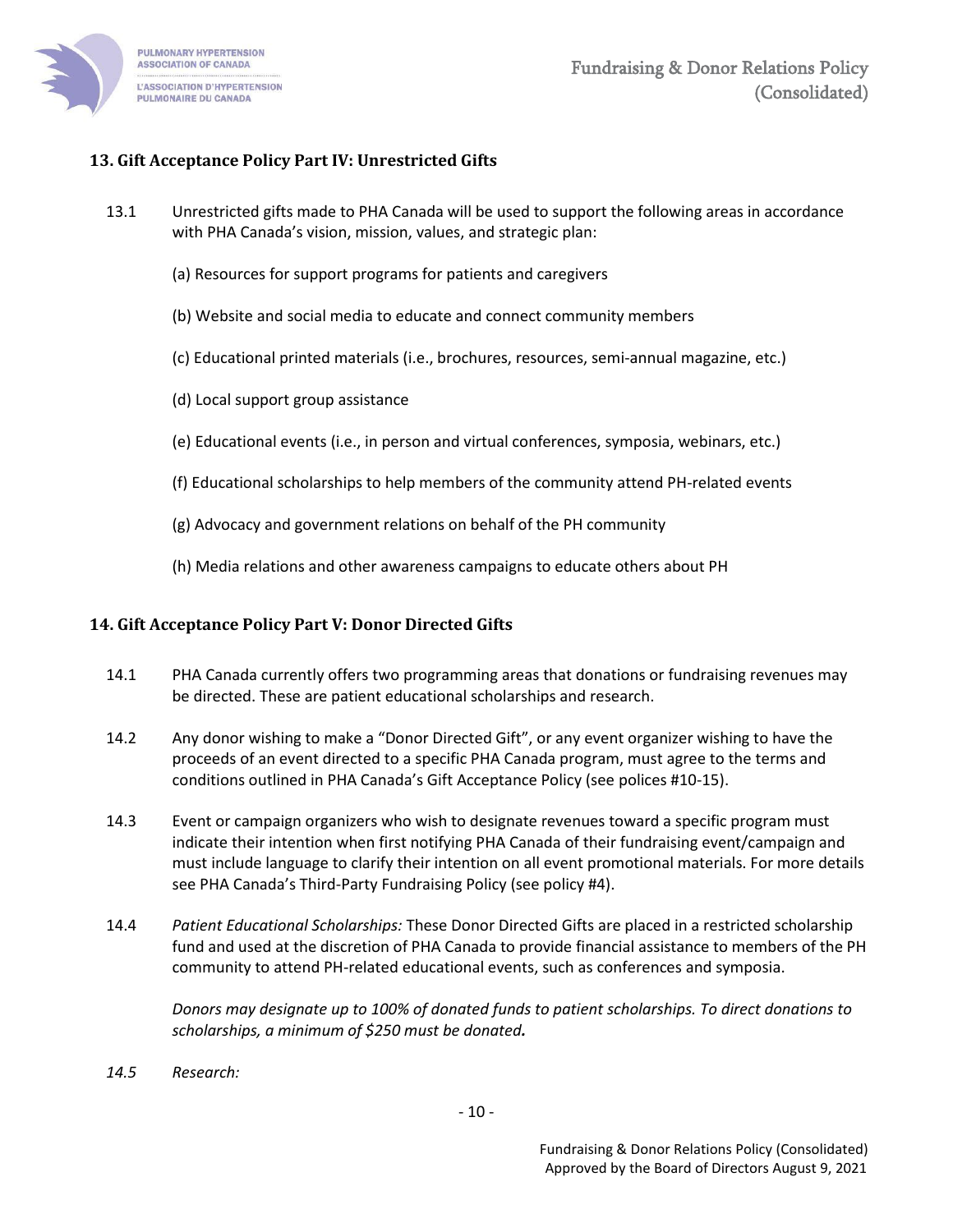

Two types of research designations for Donor Directed Gifts are available:

1. *Pulmonary Hypertension Research Scholarships:* These Donor Directed Gifts are placed in one or more restricted scholarship funds and used at the discretion of PHA Canada to provide stipends to research trainees contributing to PH research in Canada.

Cumulative donations to these restricted scholarship funds during a calendar year will be used to fund one or more research scholarships to students, residents, fellows, and other PH research trainees providing a minimum threshold of \$10,000 is met. If this threshold is not met in a specific calendar year, funds will rollover into the subsequent year. Once the minimum has been met, a request for scholarship applications will be announced and widely circulated. Applications will be reviewed by the Research sub-committee of PHA Canada's Canadian PH Medical Committee (CPHMC). Based on excellence of the candidate, the supervisor, and the research project, a recommendation for applications to be funded will be submitted to PHA Canada's Board of Directors. The final decision regarding funding of specific scholarships is at the sole discretion of the PHA Canada Board of Directors, under advisement from the CPHMC. PHA Canada reserves the right to designate funds.

*Donors may designate up to 50% of donated funds towards this program. The remaining 50% will be used to support PHA Canada's other programs and services in alignment with its vision, mission, values, and strategic plan.* 

2. *Designated Research Projects:* These large sum Donor Directed Gifts are placed in one or more restricted funds and used at the discretion of PHA Canada to provide financial support to Canadian PH research projects.

In the case of large donations of \$20,000 or more made by an individual donor, or through a single fundraising effort, the donor may request that a certain portion of these funds (see #15.6 below) may be directed to a research project of the donor's choice. The designated allocation is subject to confirmation of the validity/merit of the research project by the CPHMC and final approval by PHA Canada's Board of Directors. Any remaining portion will be used to support PHA Canada's other programs and services in alignment with its vision, mission, values, and strategic plan.

14.6 Large sum Donor Directed Gifts for designated research projects will be allocated in following manner:

*For gifts up to \$40,000:*

*(i) 50% of the total gift amount, to a maximum of \$20,000, will be allocated to research (as described above), and*

*(ii) 50% will be allocated to general funds.* 

*For gifts above \$40,000:*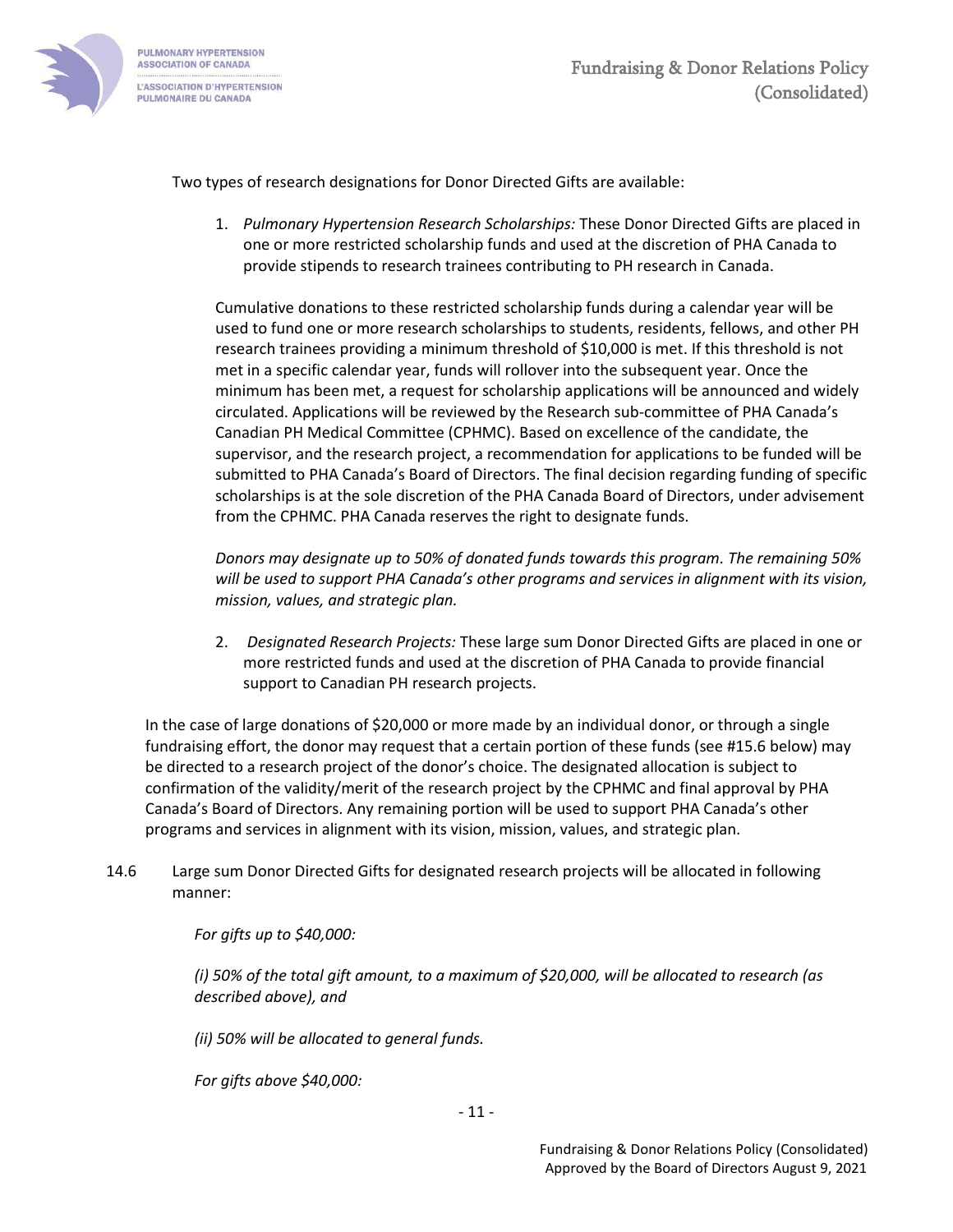

*(i) the first \$40,000 will be allocated as described above, and* 

*(ii) of the amount above \$40,000, 90% will be allocated to research and 10% will be allocated to general funds.*

## <span id="page-11-0"></span>**15. Gift Acceptance Policy Part VI: Donor Recognition & Naming**

- 15.1 Gifts of \$500 or more will be acknowledged annually in PHA Canada's publications (i.e., Annual Report, Connections Magazine) unless a donor wishes to remain anonymous. The annual report will also feature information on designated giving how these donations have been allocated (i.e., research/patient scholarships, research funds, etc.).
- 15.2 PHA Canada wishes to recognize those who make significant financial contributions to supporting the Canadian PH community. This can be done through named funds. A named fund must be approved by the Board of Directors of PHA Canada.
- 15.3 There are three prescribed circumstances in which PHA Canada allows for the naming of funds: Patient Scholarships, Research Awards, and Endowments.
- 15.4 *Patient Scholarships:* Certain donor-directed donations towards patient scholarships may be named. Any donation of \$10,000 or more towards scholarships gives the donor the right to associate their name with their scholarship fund. This applies to individual, family, corporate, and foundation donors. A named fund will remain in effect until such time as the funds from that fund are allocated and disbursed towards scholarships. Named scholarship funds will be recognized as such in scholarship materials, on PHA Canada's website and social media platforms, and in PHA Canada's annual report.

*Examples: The Smith Family Scholarship Fund, The ABC Pharmaceutical Company Scholarship Fund, The John Doe Memorial Scholarship Fund*

15.5 *Research Awards:* Naming is also permitted in the event of large-scale donations of \$50,000 or more to PHA Canada's research fund. In this event, the donor will have the opportunity to name the award being given to a research project as defined by PHA Canada's Gift Acceptance Policy (see policy #14). Naming under the research award category is available to individual, family, corporate, and foundation donors. A named research award fund will remain in effect until the monies from that fund are distributed through a research grant. Recognition to the named research award fund will be given in all materials relating to the award, including in PHA Canada's reporting of the outcomes of the research funded by the named research award. Information relating to the named research award fund will be made available on PHA Canada's website, in PHA Canada publications, and in PHA Canada's annual report.

*Examples: The Smith Family Pulmonary Hypertension Research Award, The ABC Company Pulmonary Hypertension Research Award, The Jane Doe Memorial Pulmonary Hypertension*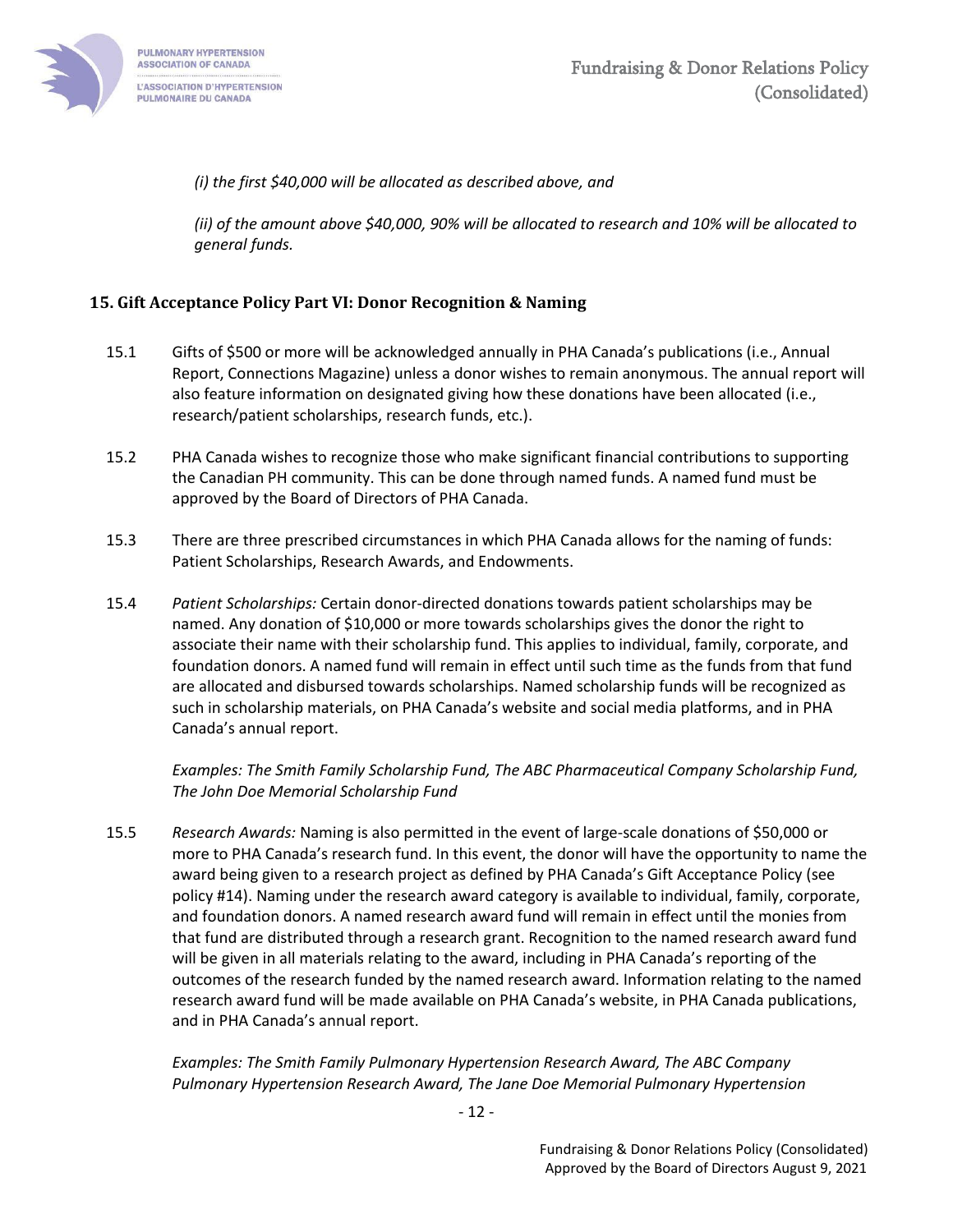

#### *Research Award*

- 15.6 PHA Canada reserves the right to honour members of the PH community who have made significant contributions to the field of pulmonary hypertension by associating their name(s) with a research fund comprised of a sum of donations which do not meet the naming threshold.
- 15.7 PHA Canada also permits the naming of a fund in the event of an endowment. Please see the Endowments Policy (see policy #16) for details.

#### <span id="page-12-0"></span>**16. Endowment Policy Part I: Definition of Terms**

- 16.1 *Endowment:* An endowment is an established fund of cash, securities, or other assets set aside for a pre-determined term (determined by the donor(s)) with a view to providing long-term funding for PHA Canada.
- 16.2 *Restricted Endowment Funds:* Donors who make outright gifts of \$100,000 or more are afforded the right to permanently name a designated endowment fund. The donor(s) are also afforded the right to indicate the term of the endowment, as well as the program(s) to which the named funds shall be directed.

*Examples: The Smith Family Pediatric Research Fund, The ABC Company Support Group Leadership Fund, The Jane Doe Memorial Medical Education Fund*

- 16.3 *Unrestricted Endowment Fund:* At present, PHA Canada has not established an unrestricted endowment fund. Such an unrestricted endowment fund may be used for specific programs and/or special projects of PHA Canada. At its discretion PHA Canada may choose at some point to establish such a fund, with a threshold set at \$100,000.
- 16.4 If an unrestricted endowment fund is established, PHA Canada will accept gifts of any amount towards a permanent unrestricted endowment fund. Once established, each year the Board of Directors of PHA Canada will determine potential distribution of monies in this fund.

#### <span id="page-12-1"></span>**17. Endowment Policy Part II: Types of Gifts**

- 17.1 *Outright Gifts:* Outright gifts offered to PHA Canada by an individual, corporation, or foundation may include the following:
	- (a) Cash, cash equivalent, and/or written cash pledge (usually paid over a two-to-five-year period)

(b) Stocks: publicly traded, closely held, restricted, or other types of stock subject to approval of PHA Canada's Internal Affairs Committee

(c) Bonds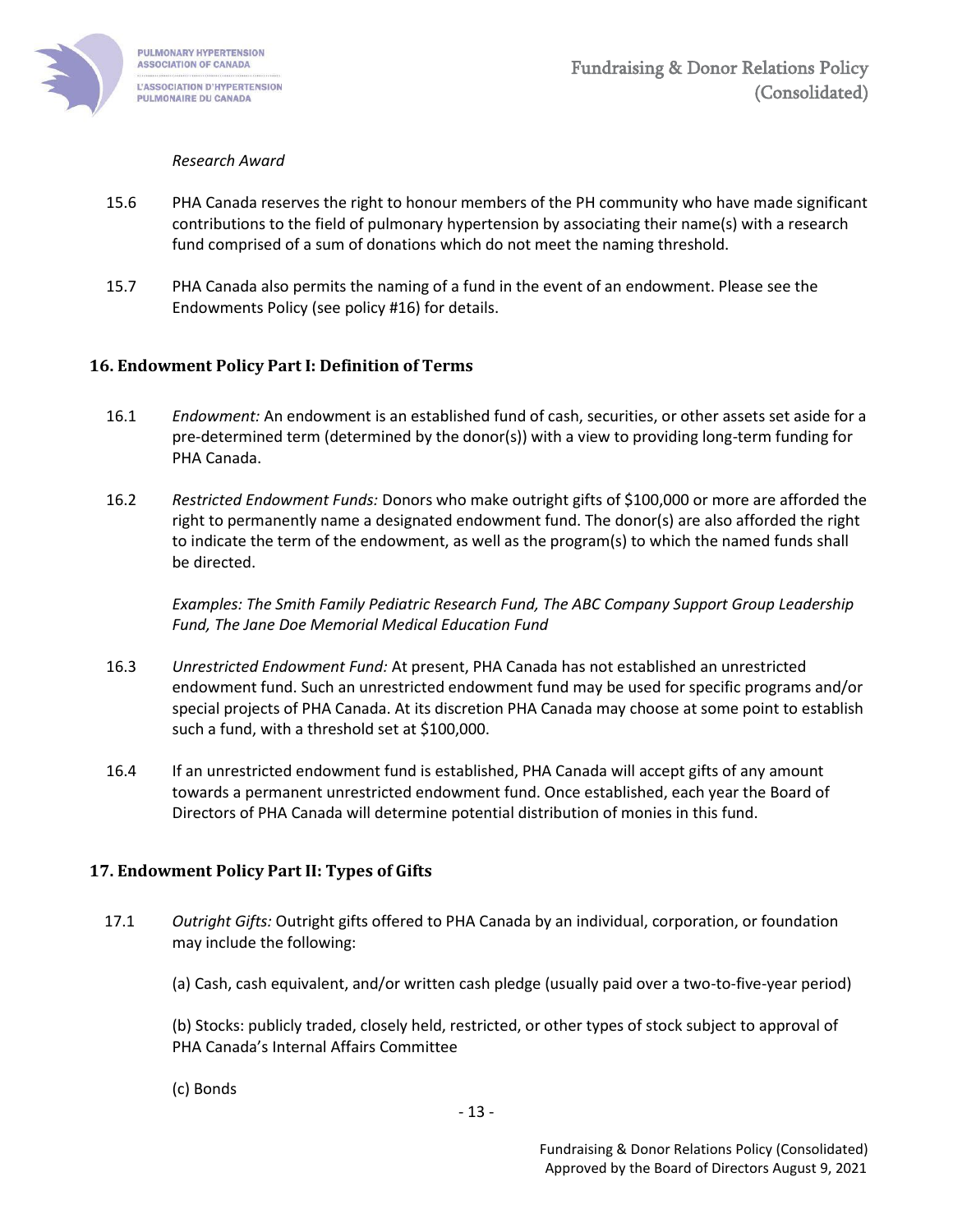

- (d) Mutual funds
- (e) Real estate: gifts accepted on a case-by-case basis
- (f) Other outright gifts on a case-by-case basis
- 17.2 *Estate/Planned Gifts:* Estate/Planned gifts may include the following:
	- (a) Bequests (contained within wills and/or living trusts)
	- (b) Retirement plans (by bequest in a will or by naming PHA Canada as a direct beneficiary)
	- (c) Charitable remainder trusts
	- (d) Charitable lead trusts
	- (e) Remainder interest in residence
	- (f) Pooled income funds
	- (g) Life insurance proceeds
	- (h) Other estate/planned gifts on a case-by-case basis

## <span id="page-13-0"></span>**18. Endowment Policy Part III: Donor Recognition**

- 18.1 *Overall Recognition Policy:* On behalf of the Canadian PH community, PHA Canada commits to thanking, appreciating, and recognizing donors. PHA Canada may choose to establish a legacy society or donor board displayed in a prominent place or other recognition program.
- 18.2 *Recognition of Outright Endowment Gifts:* Donors who make outright gifts to PHA Canada's endowment will receive appropriate recognition by PHA Canada.
- 18.3 *Recognition of Estate/Planned Endowment Gifts:* Donors who make estate/planned gifts will be recognized through the creation of a Memorial Fund (provided naming threshold is met – see policy #15) or in another meaningful way as determined by PHA Canada.

## <span id="page-13-1"></span>**19. Endowment Policy Part IV: Gift Acceptance**

19.1 PHA Canada's Internal Affairs Committee is authorized to accept gifts of cash, stock bonds, and other securities, including certain private and restricted stocks. Legal counsel shall be consulted as needed.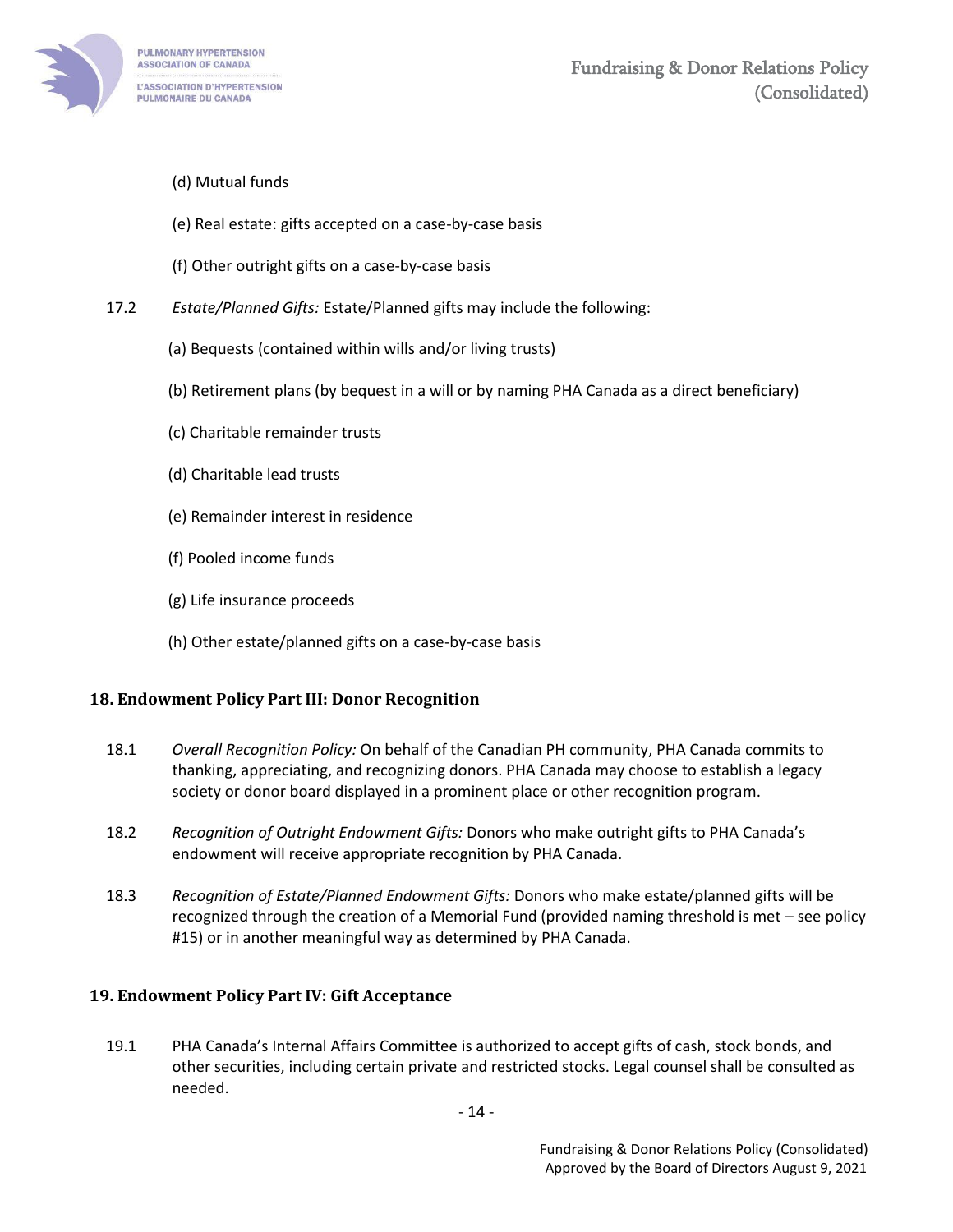

- 19.2 A named fund, either unrestricted or restricted, must be approved by the Board of Directors of PHA Canada.
- 19.3 Gifts of real estate, insurance, and charitable trusts will be considered on a case-by-case basis with the guidance of legal counsel.
- 19.4 A gift designated for a restricted fund, either named or for the general fund, must be approved by PHA Canada's Internal Affairs Committee.
- 19.5 PHA Canada will not accept a gift that obligates it to continue a program that will become a financial burden or is inconsistent with its mission. If at any time a Restricted Endowment becomes obsolete the Board of Directors may designate another purpose.
- 19.6 All planned gifts that usually involve tax implications and other forms of financial and estate planning may require guidance of legal counsel and/or a financial planner.
- 19.7 Upon receipt of a gift and/or any gift-related documents PHA Canada will record the gift and acknowledge the donor. In addition, the following steps will be taken:
	- (a) A complete record of each individual donor's contributions will be made,

(b) Restricted gifts will be tracked and maintained by PHA Canada, and (c) Personal letters acknowledging all gifts and their conditions will sent to donors within five business days of receipt signed by the Board Chair and Executive Director.

#### <span id="page-14-0"></span>**20. Endowment Policy Part V: Management and Investment**

- 20.1 The purpose of endowment funds it to provide consistent sources of income for PHA Canada's programs and services. Any endowment shall be invested in accordance with PHA Canada's Investment Policy and with a view to maximizing the rate of return on the endowment's principal investment, while also adhering to prudent investor practices.
- 20.2 The overall objectives of endowment investments are:

(a) The generation of a consistent and stable flow of income for ongoing operational and special programming purposes; and

(b) The appreciation and growth of the invested endowment for the long-term benefit of PHA Canada, as well as to protect the endowment principal from erosion through inflation.

20.3 The management of the endowment will be guided by the following:

(a) PHA Canada's Investment Policy with particular attention to the provision on asset allocations,